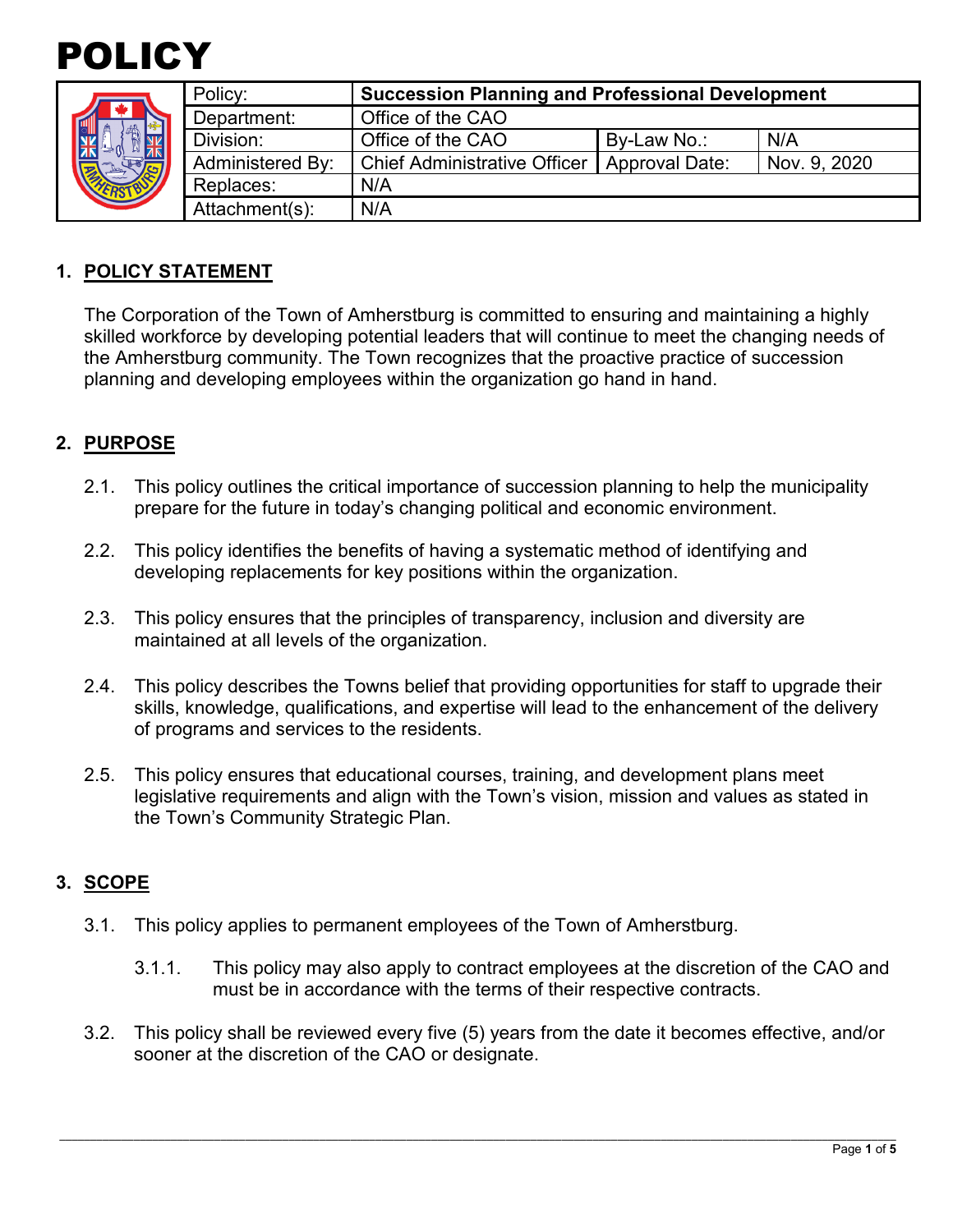# **4. DEFINITIONS**

- 4.1. **Competency,** for the purpose of this policy, refers to the skills, knowledge, abilities, and behaviours that contribute to successful performance in a particular position or leadership role.
- 4.2. **Gap Analysis,** for the purpose of this policy, refers to the analytical process of identifying situations where the current workforce and future needs of the Town are not well matched.
- 4.3. **Individual Development Plan (IDP)** is a document that includes an assessment of an employee's current skills and an outline of how the employee will develop the knowledge, skills, and abilities to meet the changing needs of the organization and to achieve future goals. It can be used in the absence of a formal appraisal process.
- 4.4. **Key Position** refers to a position that is deemed critical to the Town's mission and performance.
- 4.5. **Learning organization** for the purpose of this policy refers to the municipality's efforts to seek new information and use that information in its development and growth to improve or transform the delivery of programs and services.
- 4.6. **Organizational Culture** refers to the shared set of values that characterizes an organization and is expected to be reflective in the employees' behaviour and actions.
- 4.7. **Professional Development** in this policy includes prescribed corporate training, conferences, workshops, seminars, educational courses, and e-learning.
- 4.8. **Succession Planning** refers to a strategy within workforce planning that focusses on the development of current employees to assume positions required to support the future growth of the organization.

Common definitions, acronyms, and terms are available in the Glossary located on the Town's Policies webpage.

# **5. INTERPRETATIONS**

Any reference in this Policy to any statute or any section of a statute shall, unless expressly stated, be deemed to be reference to the statute as amended, restated or re-enacted from time to time. Any references to a By-law or Town policy shall be deemed to be a reference to the most recent passed policy or By-law and any replacements thereto.

# **6. GENERAL CONDITIONS:**

#### 6.1. **Principles of Succession Planning**

#### 6.1.1. **Alignment**

A succession plan is inherently focused on the future and should capture the talent resources the organization will need rather than where it is today.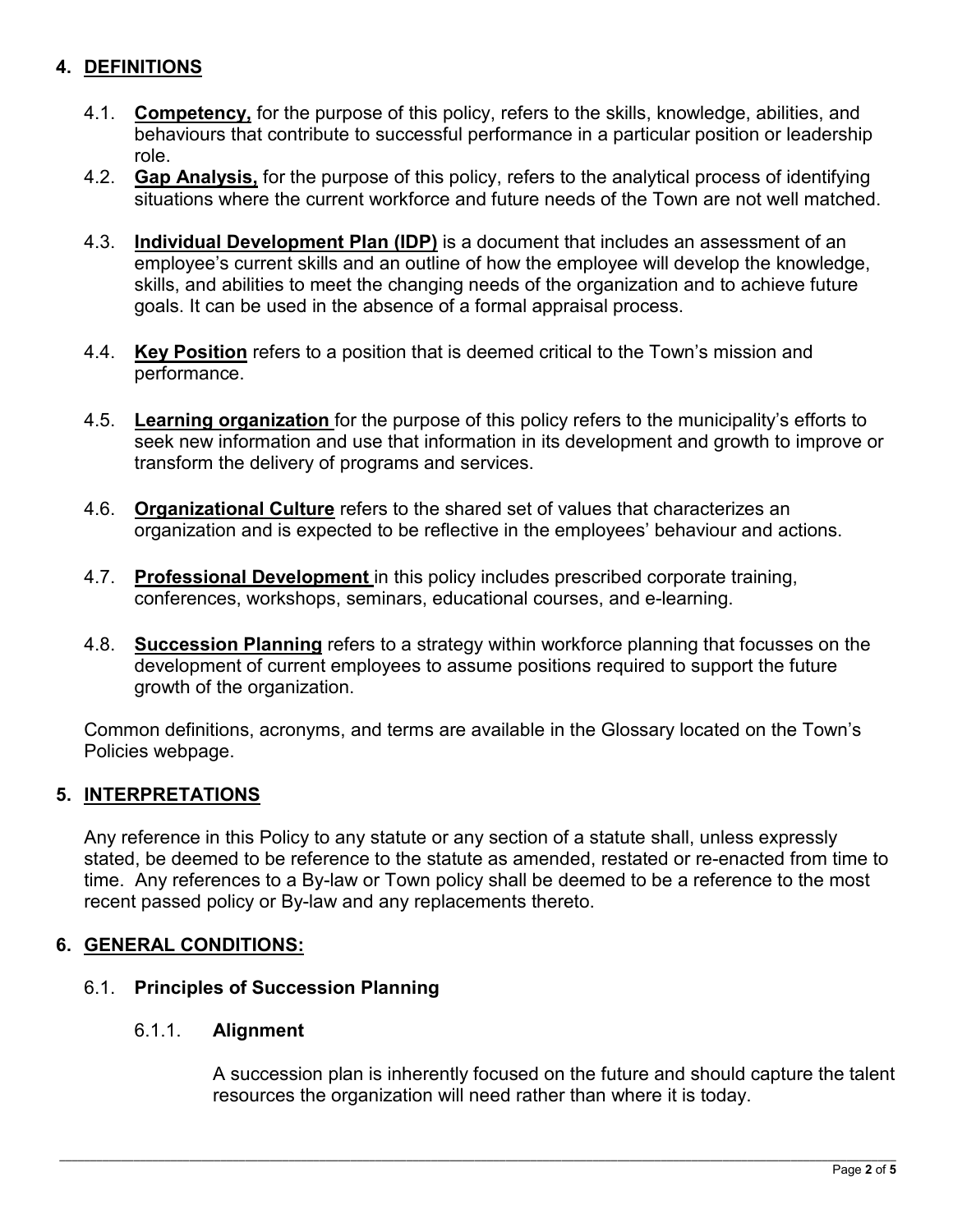The development of a Succession Plan must align with:

- The Town's overall Community Strategic Plan;
- Federal and Provincial government plans for future growth or changes; and,
- Employees' Individual Professional Development (IPD) plan.

# 6.1.2. **Balance of change and continuity**

Adapting to rapid and continual shifts requires a willingness to reinvent. Corporate leaders must maintain a delicate balance between:

- Inspiring change;
- Maintaining staff motivation and engagement; and,
- Preserving the positive cultural values that give the organization its core identity.

# 6.1.3. **Commitment of time and adequate resources**

- A well designed plan requires a commitment of time on the part of current leaders and those who will take their place.
- The organization must invest in supplemental training to develop the strengths and shore up the weaknesses of candidates for future leadership.
- The organization must devote the resources needed to communicate the plan and help mobilize and support the people to implement it.

# 6.1.4. **Flexible Progression**

• The plan must be flexible and allow for staged progression.

# 6.1.5. **The plan must be comprehensive**

- Succession planning will include transition plans that may involve corporate wide issues like organizational structure as well as building the skills and competencies of individuals.
- Successful efforts focus simultaneously on the small and large picture.
- Comprehensive plans also account for transitioning relationships which are frequently maintained by the most senior leaders of the organization.

# 6.1.6. **Culture of transparency**

Transparency throughout the succession plan development can prevent misinterpretation of its intended purpose and offer reassurance during a time of change.

# 6.2. **Benefits of Succession Planning**

• An effective succession plan will lay the foundation for future growth, development, and transition of the organization.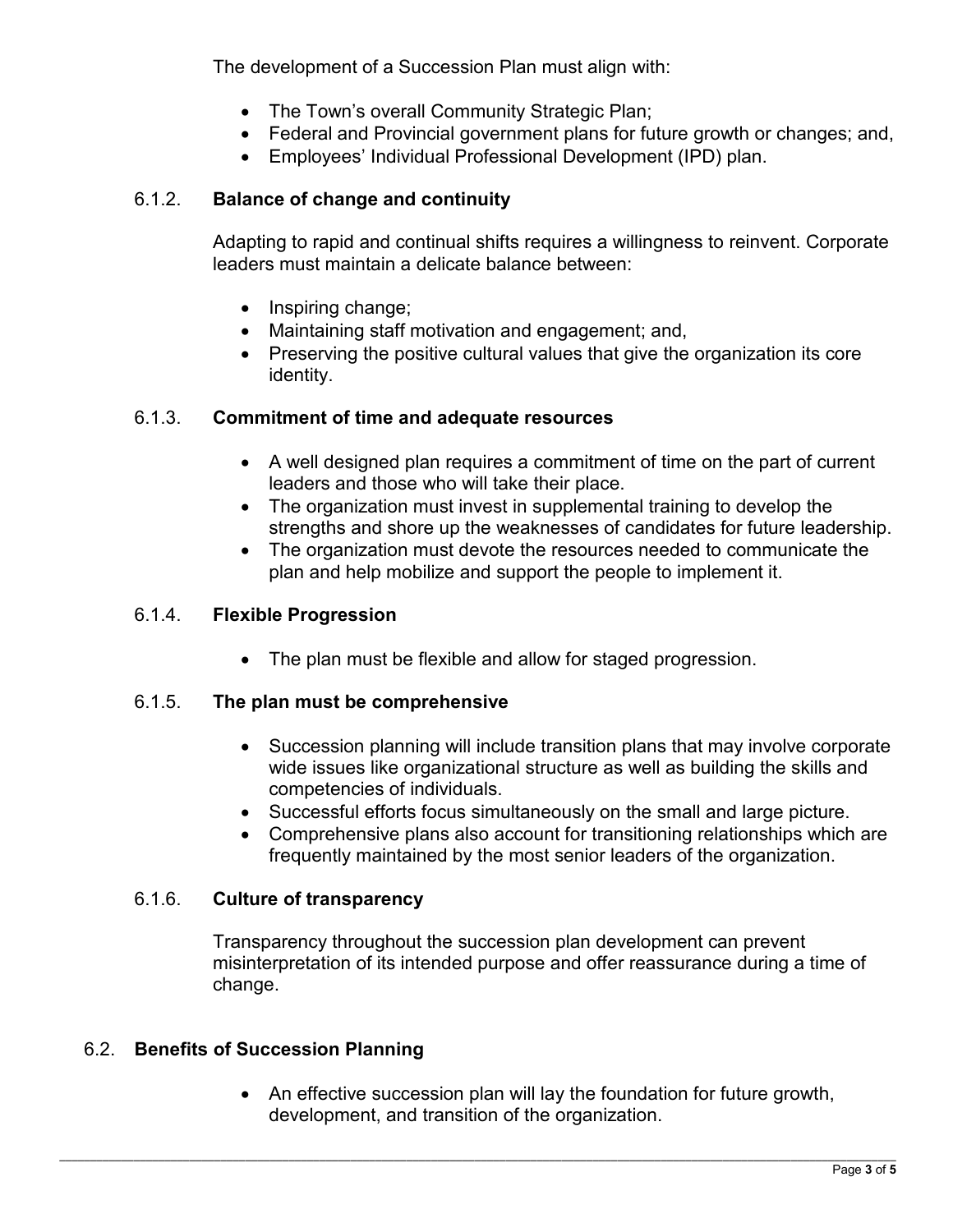- It gives a competitive advantage as Town leaders focus strategically on the future rather than only the next few quarters.
- Creates a proactive (rather than reactive) approach to required changes before they become urgent.
- Ensures employees are prepared for movement or changing roles within the organization.
- Prepares employees for management positions by giving opportunities for higher education, and leadership development.
- Allows time to ensure that successors to key positions gain the expertise, competencies and credentials required.

#### 6.3. **Principles of Professional Development**

#### 6.3.1. **Requires duration**

Professional development plans must span across the employees' term with the organization.

#### 6.3.2. **Targeted**

The content must relate to the growth and development of the employee and be part of a long-term plan.

#### 6.3.3. **Aligned**

The professional development activities must be aligned with the Town's goals and objectives.

#### 6.3.4. **Collaboration**

Professional development activities must be planned with the support of leadership.

#### 6.4. **Benefits of Professional Development:**

- Aids in developing employees for future positions.
- Critical to support succession planning discussions.
- Increases employee engagement, motivation, and job satisfaction.
- Leads to solving operational challenges and problems.
- Increases efficiencies in processes resulting in financial savings.
- Builds stability within the organization.
- Demonstrates the importance of investing in the development of high potential employees.

#### 6.5. **Eligible Programs and Courses:**

- 6.5.1. The following list which is not exclusive, details the programs and courses which may be approved:
	- 6.5.1.1. Courses leading to a specific degree, diploma, certificate, or other accreditation if related to the employees' current position or helps to advance in their career path within the organization.